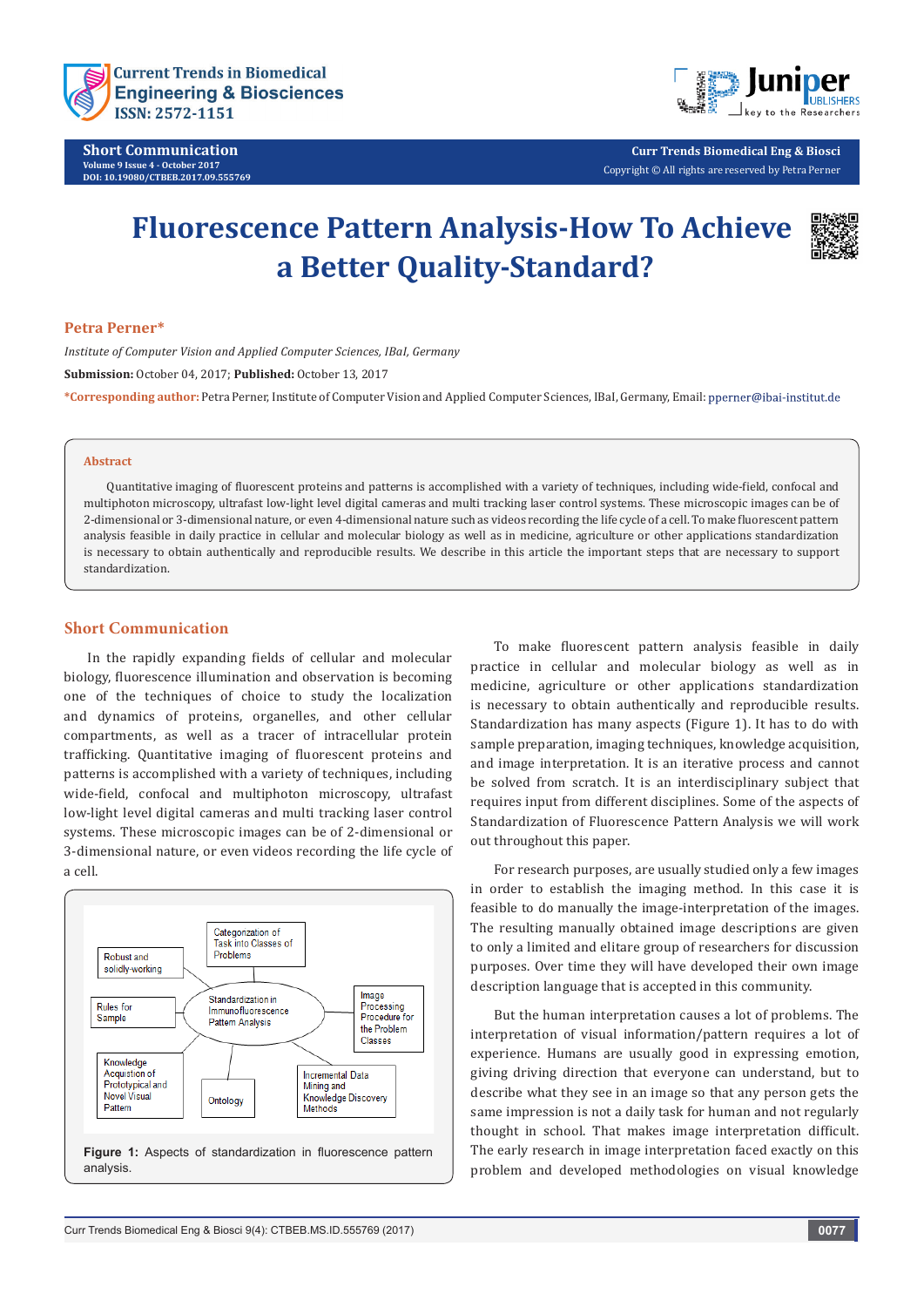acquisition that made progress in defect classification such as wafer inspection, non-destructive testing or printing process inspection. As a result, ontologies were born for specific image interpretation tasks. The ontology is the basis for the development of an automatically image-interpretation-systems.

Standardization requires the knowledge about prototypes of pattern and visual descriptions. Methodically collected image catalogues with showing and naming of examples (Table 1) based on commonly excepted image vocabulary are necessary.



| <b>Class</b>                               | Image | <b>Description</b>                                                                                                                 |
|--------------------------------------------|-------|------------------------------------------------------------------------------------------------------------------------------------|
| Fine Speckled                              |       | Smooth and uniform fluorescence of the<br>nuclei; Nuclei sometimes dark;<br>Chromosomes fluoresced weak up to extreme<br>intensive |
| Fine dotted (speckled) nuclei fluorescence |       | Dense fine speckled fluorescence Background<br>diffuse fluorescent                                                                 |
| Homogeneous Nuclear                        |       | A uniform diffuse fluorescence of the entire<br>nucleus of interphase cells. The surrounding<br>cytoplasm is negative.             |

An automatic image interpretation system would allow producing results that are reproducible and objective. Reproducible since the system creates from the same image always the same output as long as the automatic image processing procedures work without any system failure nonetheless if the image is processed today or ten days later. A human might not able to do that! His daily performance heavily influences the results. He might interpret an image differently today than he did yesterday and as long as he does not calculate features from the image by automatic image processing procedures his measurements are qualitative and not quantitative. He cannot give objective results rather his decisions are subjective. One expert´s answer might be different from the answer of another expert. Therefore, an automatic image interpretation system will always be a big step towards standardization of the desired image inspection tasks.

However to build such a system is difficult since not only a human has problems to describe the visual content it is also difficult to develop automatic image processing procedures that can map the numerical representation of an image to the desired visual description.

The problem related to the automatic processing of multimedia content resulted in MPG-3 standard that grouped conventional image processing methods to visual symbolic low-level terms that should allow a user to pick the right image processing method in order to obtain the desired information he wants to extract and describe for image retrieval or other purposes.

In defect classification, medical image interpretation, nondestructive testing as well as in fluorescent pattern analysis the visual terms are usually more complex and cannot be described by a single visual symbolic low-level term. To give you an

example: How to describe fuzzy margin of an object by low-level terms? This is a term very often appearing in medical image interpretation across applications as well as in wafer inspection. The recent developments in multimedia processing are therefore not sufficient for many new arising visual image interpretation tasks and we need to further develop new methods.

After an image method has passed research and goes into industrial applications then they should usually work on-line in a process. There is a growing use of these techniques in industry for pharmacological aspects or diagnostic purposes in medicine and agriculture. The huge amount of data created in these processes cannot anymore be handled manually. They require automatic image interpretation system. These image interpretation systems should allow to interpret these images automatically, and also to detect automatically new knowledge to study the cellular and molecular processes.

A necessity for good image interpretation is images with good image quality. Protocols for sample preparation as well as robust and solidly-working imaging devices are important to ensure that the objects in the image get imaged with high contrast and constant brightness. This is another step towards Standardization in Fluorescent Pattern Analysis.

Although there has been achieved a lot in that direction it is not standard that the same image quality can be ensured over the whole process. Researcher in the image processing field are therefore more and more engaged with the development of methods for assessing the image quality for different imaging techniques for application in medicine, chemistry and biology that allow to select the best image during the imaging process.

In general we can describe automatic image interpretation as the process of mapping the numerical representation of an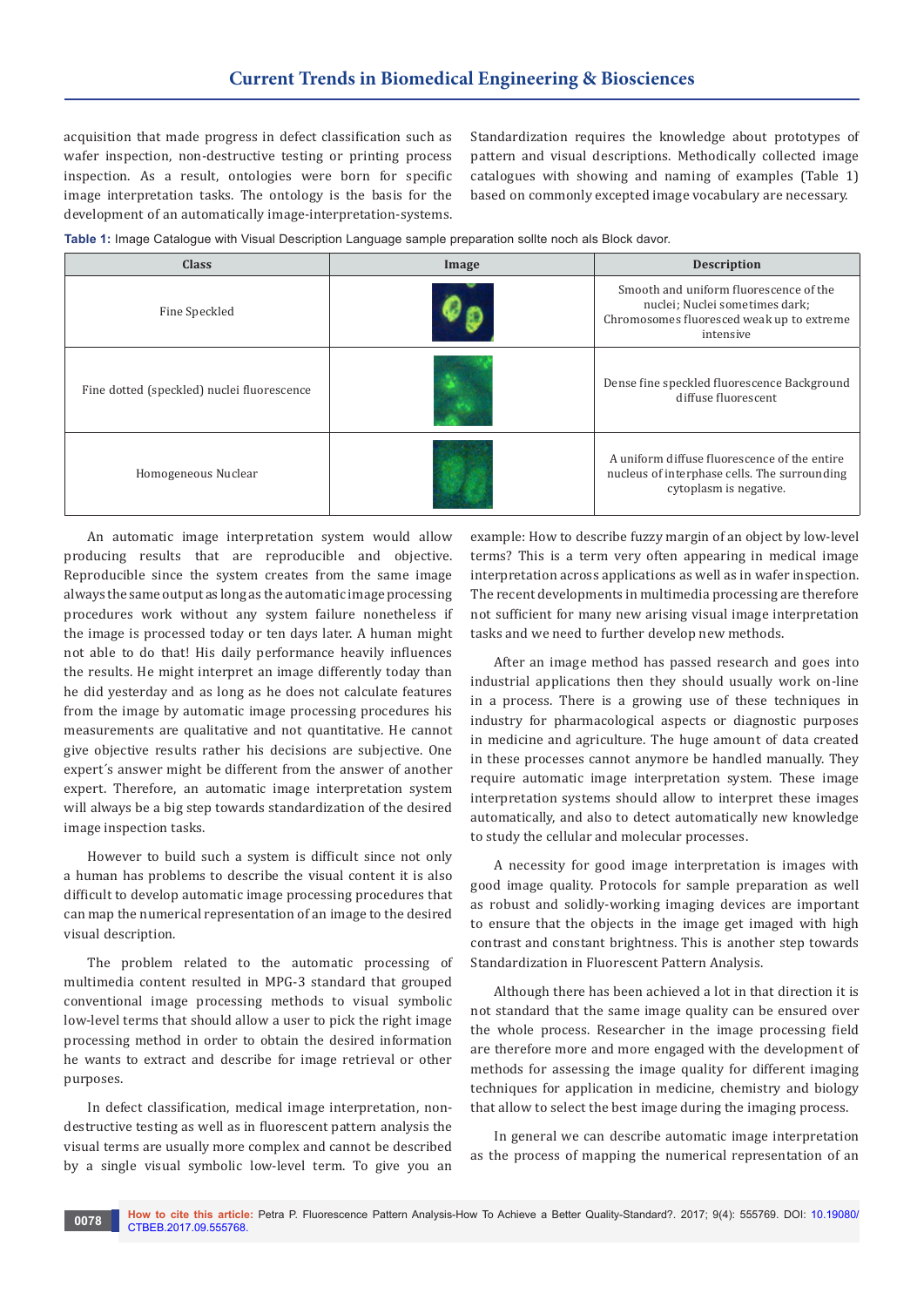image into a logical representation such as suitable for image description (Figure 2). An image interpretation system must be able to extract symbolic features from the pixels of an image (e.g., irregular structure inside the object, colocalization of mitochondria, sharp margin). This is a complex process; the image passes through several general processing steps until the final symbolic description is obtained. These include image preprocessing, image segmentation, image analysis, and image interpretation (Figure 2). Interdisciplinary knowledge from image processing, syntactical and statistical pattern-recognition

and artificial intelligence is required to build such systems. The primitive (low- level) image features will be extracted at the lowest level of an image interpretation system. Therefore, the image matrix acquired by the image acquisition component must first undergo image pre-processing to remove noise, restore distortions, undergo smoothing, and sharpen object contours. In the next step, objects of interest are distinguished from background and uninteresting objects, which are removed from the image matrix.



After having found the objects of interest in an image, we can then describe the objects using primitive image features. Depending on the particular objects and focus of interest, these features can be lines, edges, ribbon, etc. A geometric object such as a block will be described, for example, by lines and edges. Typically, these low-level features have to be mapped to highlevel features. A symbolic feature such as fuzzy margin will be a function of several low- level features. Lines and edges will be grouped together by perceptual criteria such as collinearity and continuity in order to describe a block.

Image classification is usually referred to as the mapping of features to predefined classes. Sometimes image interpretation requires only image classification. However, image classification is frequently only a first step of image interpretation. Low-level features or part of the object description are used to classify the object into different object classes in order to reduce the complexity of the search space. The image interpretation component identifies an object by finding the object that it belongs to (among the models of the object class). This is done by matching the symbolic description of the object in the scene to the model of the object stored in the knowledge base. When processing an image using an image interpretation system, an image's content is transformed into multiple representations that reflect different abstraction levels. This incrementally removes unnecessary detail from the image. The highest abstraction level will be reached after grouping the image's features. It is a product of mapping the image pixels contained in the image matrix into a logical structure. This higher level representation ensures that the image interpretation process will not be affected by noise appearing during image acquisition, and it also provides an understanding of the image's content. A bottom-up control structure is shown for the generic system in Figure 2. This control structure allows no feedback to preceding processing components if the result of the outcome of the

current component is unsatisfactory. A mixture of bottom-up and top-down control would allow the outcome of a component to be refined by returning to previous component.

Assuming the prototypical pattern or scenes are known as standard then it is possible to develop the necessary image processing algorithm as a standard for analysing fluorescent paper. In order to do that in a more systematic way, a categorization of the tasks in the application area of Fluorescent Pattern Analysis is necessary. The observation of prototypical pattern or scenes empirically done by a human is usually a time consuming process. Much more preferable would it be to discover the prototypical appearance of pattern automatically.

In many high-content analysis project in drug discovery are therefore recently calculated a lot of image features based on conventional image processing algorithm from fluorescent images. These features are more or less the features on which the MEP3-standard is based on. They are not specially constructed to describe the visual appearances of the objects in microscopic cell fluorescent images. The experts usually try to summarize these features by descriptive statistics or simple classifier to discover some knowledge from the data. The problem with the described feature description based on the low-level features still exists here. Besides that, the large amounts of features are hardly to overlook by the statistical data summarization methods.

New methods on data mining are necessary that can automatically discover the final information needed for the respective process. In general, we need to identify groups of objects or events or map an image description into the final decision (bacteria…, mitochondria). New clustering methods based on conceptual clustering, incremental classification method based on decision tree induction, case-based reasoning and prototype- based classification have been developed so far for this task.